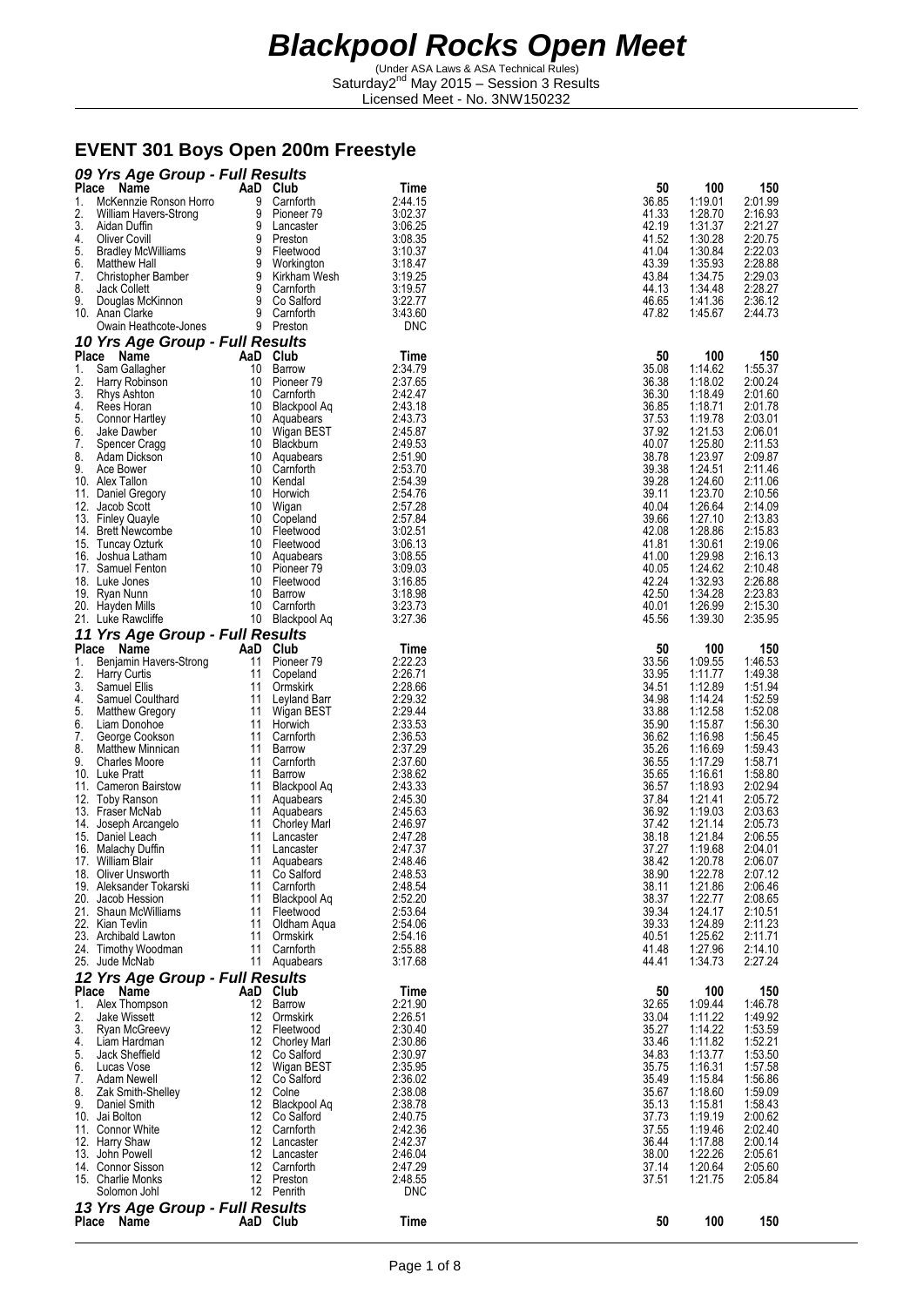| 1.       | <b>Charles Harding</b>                              | 13                    | Aquabears                    | 2:13.68            | 30.79          | 1:05.26            | 1:39.86            |
|----------|-----------------------------------------------------|-----------------------|------------------------------|--------------------|----------------|--------------------|--------------------|
| 2.       | Kelvin Cockcroft                                    | 13                    | Aquabears                    | 2:15.04            | 30.59          | 1:05.19            | 1:40.56            |
| 3.       | Matthew Holliday                                    | 13                    | Wigan BEST                   | 2:20.02            | 31.98          | 1:08.70            | 1:45.96            |
| 4.       | <b>Matthew Crabtree</b>                             | 13                    | Carnforth                    | 2:21.03            | 32.12          | 1:08.07            | 1:44.79            |
| 5.       | Ethan Nunn                                          | 13                    | Barrow                       | 2:22.07            | 32.45          | 1:09.65            | 1:47.82            |
| 6.       | Kian Horan                                          | 13                    | Blackpool Aq                 | 2:27.28            | 33.36          | 1:10.39            | 1:48.14            |
| 7.       | Joshua Pate                                         | 13                    | Stockport Mo                 | 2:27.36            | 33.17          | 1:11.74            | 1:50.67            |
| 8.       | Lewis Maylor                                        | 13                    | Oldham Agua                  | 2:29.03            | 33.26          | 1:11.36            | 1:51.22            |
| 9.       | Luka Hyam                                           | 13                    | Horwich                      | 2:29.49            | 33.37          | 1:11.53            | 1:51.02            |
|          | 10. Callan Sharples                                 | 13                    | <b>Chorley Marl</b>          | 2:33.10            | 35.12          | 1:14.66            | 1:54.44            |
|          | 11. Oliver Johnstone                                | 13                    | Droylsden                    | 2:34.29            | 35.60          | 1:15.75            | 1:56.41            |
|          | 12. David Fletcher                                  | 13                    | Fleetwood                    | 2:35.94            | 36.24          | 1:16.70            | 1:57.68            |
|          | 13. Jacob Waddington                                | 13                    | Pioneer 79                   | 2:37.50            | 36.33          | 1:17.13            | 1:58.88            |
|          | William Naylor                                      | 13                    | Blackpool Aq                 | <b>DNC</b>         |                |                    |                    |
|          | 14 Yrs Age Group - Full Results                     |                       |                              |                    |                |                    |                    |
|          | Place Name                                          |                       | AaD Club                     | Time               | 50             | 100                | 150                |
| 1.       | Benjamin Winterburn                                 | 14                    | Carnforth                    | 2:16.18            | 31.05          | 1:05.77            | 1:41.87            |
| 2.       | <b>Tobias Fox</b>                                   | 14                    | Co Salford                   | 2:16.40            | 30.60          | 1:05.93            | 1:42.67            |
| 3.       | Harry Brothwood                                     |                       | 14 Fleetwood                 | 2:16.46            | 31.57          | 1:06.40            | 1:41.75            |
| 4.       | <b>Christopher Stainton</b>                         | 14                    | Carnforth                    | 2:19.01            | 32.28          | 1:07.99            | 1:44.71            |
| 5.       | Jack Dixon                                          |                       | 14 Workington                | 2:19.80            | 31.90          | 1:08.14            | 1:45.06            |
| 6.       | Nathan White                                        | 14                    | Chorley Marl                 | 2:20.30            | 32.95<br>32.55 | 1:08.51            | 1:45.43            |
| 7.<br>8. | Ciaran Jarvis<br>Daniel New                         | 14<br>14              | Co Salford<br>Trafford Met   | 2:22.23<br>2:26.34 | 32.63          | 1:09.51<br>1:09.80 | 1:46.79<br>1:48.90 |
|          |                                                     |                       |                              |                    |                |                    |                    |
|          | 15 Yrs/Over Age Group - Full Results                |                       |                              |                    |                |                    |                    |
|          | Place Name                                          | AaD Club <sup>-</sup> |                              | Time               | 50             | 100                | 150                |
| 1.       | Alexander Hadley                                    | 15                    | Aguabears                    | 2:01.93            | 27.98          | 59.36              | 1:30.88            |
| 2.       | Samuel McCall                                       |                       | 17 Trafford Met              | 2:04.86            | 28.42          | 59.98              | 1:32.49            |
| 3.       | Ryan Manchester                                     | 21                    | Bury & Elton                 | 2:05.61            | 27.99          | 59.88              | 1:32.25            |
| 4.<br>5. | Joseph Minopoli                                     | 15                    | Oldham Aqua<br>15 Pioneer 79 | 2:09.49<br>2:10.97 | 28.86<br>29.46 | 1:01.22<br>1:03.15 | 1:35.27<br>1:37.60 |
| 6.       | Dylan Slater<br>Aidan Tevlin                        |                       | 15 Oldham Aqua               | 2:16.52            | 30.71          | 1:05.45            | 1:41.97            |
| 7.       | Ethan Fielding                                      | 17                    | Preston                      | 2:17.72            | 30.40          | 1:05.02            | 1:41.76            |
| 8.       | Ben Gregory                                         | 15                    | Horwich                      | 2:24.65            | 31.33          | 1:08.87            | 1:47.90            |
|          |                                                     |                       |                              |                    |                |                    |                    |
|          | <b>EVENT 302 Girls Open 200m Breaststroke</b>       |                       |                              |                    |                |                    |                    |
|          |                                                     |                       |                              |                    |                |                    |                    |
|          | 09 Yrs Age Group - Full Results                     |                       |                              |                    |                |                    |                    |
|          | Place Name                                          |                       | AaD Club                     | Time               | 50             | 100                | 150                |
| 1.       | Mia Smith                                           | 9                     | Pioneer <sub>79</sub>        | 3:35.18            | 49.57          | 1:44.89            | 2:41.90            |
| 2.       | Elizabeth Wareing                                   | 9                     | Lancaster                    | 3:37.08            | 49.48          | 1:46.54            | 2:42.71            |
| 3.       | Faye Milburn                                        | 9                     | Carlisle Aq                  | 3:38.76            | 49.26          | 1:46.01            | 2:43.88            |
| 4.       | Lucy Dixon                                          | 9                     | Horwich                      | 3:47.84            | 52.85          | 1:52.27            | 2:51.21            |
| 5.       | Hannah McMillan                                     | 9                     | Carnforth                    | 3:51.00            |                |                    |                    |
| 6.       | <b>Emily Gaskell</b>                                | 9                     | Wigan BEST                   | 3:56.84            | 51.42          | 1:53.87            | 2:56.34            |
| 7.       | Asha Turner-Tarr                                    | 9                     | Ellesmere Co                 | 3:58.51            | 55.27          | 1:56.24            | 2:58.08            |
| 8.       | Alice Jones                                         | 9                     | Preston                      | 4:09.23            | 57.01          | 2:00.75            | 3:07.38            |
| 9.       | Ellie Ashton                                        | 9                     | Oldham Aqua                  | 4:10.88            |                |                    |                    |
|          | 10. Jessica Cocker                                  | 9                     | Oldham Aqua                  | 4:11.70            | 58.50          | 2:04.18            | 3:09.68            |
|          | 11. Maia Bishop                                     | 9                     | Carnforth                    | 4:12.94            |                |                    |                    |
|          | 12. Katie Wilson                                    | 9                     | Lancaster                    | 4:13.69            |                |                    |                    |
|          | 13. Annabel Kaley                                   | 9<br>9                | Fleetwood                    | 4:13.70<br>4:21.22 |                |                    |                    |
|          | 14. Amy Crook<br>15. Sarah Brook                    | 9                     | Horwich<br>Blackpool Aq      | 4.21.49            | 58.78          | 2:05.11            | 3:15.62            |
|          |                                                     |                       |                              |                    |                |                    |                    |
|          | 10 Yrs Age Group - Full Results                     |                       |                              |                    |                |                    |                    |
| Place    | Name                                                |                       | AaD Club                     | Time               | 50             | 100                | 150                |
| 1.       | <b>Piper Stevens</b>                                | 10                    | Horwich                      | 3:23.48            | 45.72          | 1:38.95            | 2:32.65<br>2:34.42 |
| 2.<br>3. | Heidi Coldwell                                      | 10<br>10              | Lancaster                    | 3:27.79<br>3:29.51 | 46.44<br>44.96 | 1:39.57<br>1:38.23 | 2:34.44            |
| 4.       | Lucy Sargeant<br>Jessica Simpson                    | 10                    | Kendal<br>Pioneer 79         | 3:30.09            | 48.23          | 1:42.92            | 2:37.08            |
| 5.       | Lola Baron                                          | 10                    | Blackburn                    | 3:32.98            | 48.91          | 1:45.20            | 2:40.72            |
| 6.       | Rachel Hornby                                       | 10                    | Tyldesley                    | 3:36.70            | 49.99          | 1:46.68            | 2:42.73            |
| 7.       | Jessica Murray                                      | 10                    | Co Salford                   | 3:38.76            | 47.18          | 1:42.52            | 2:41.85            |
| 8.       | Emma Pomfret                                        | 10                    | Blackpool Aq                 | 3:43.78            | 53.10          | 1:51.38            | 2:47.89            |
| 9.       | Olivia Sheehan                                      | 10                    | Wigan BEST                   | 3:44.66            | 51.49          | 1:48.52            | 2:47.93            |
|          | 10. Lily Gregg                                      | 10                    | Pioneer <sub>79</sub>        | 3:48.08            | 51.05          | 1:49.97            | 2:49.56            |
|          | 11. Maisie Allonby                                  | 10                    | Ulverston                    | 3:49.24            | 53.29          | 1:54.16            | 2:53.24            |
|          | 12. Ella Prescott                                   | 10                    | Ormskirk                     | 3:49.86            | 52.30          | 1:51.80            | 2:51.56            |
|          | 13. Isabelle New                                    | 10                    | <b>Trafford Met</b>          | 3:50.67            | 53.48          | 1:51.21            | 2:51.08            |
|          | 14. Eleanor New                                     | 10                    | <b>Trafford Met</b>          | 3:51.23            | 52.72          | 1:52.43            | 2:52.46            |
|          | 15. Jessica Zhou                                    | 10                    | Blackpool Aq                 | 3:52.11            | 52.14          | 1:52.21            | 2:53.39            |
|          | 16. Charlotte Hempsall                              | 10                    | Pioneer <sub>79</sub>        | 3:52.16            | 51.86          | 1:52.30            | 2:53.20            |
|          | 17. Georgia Sheffield<br>18. Katelyn Croasdale-Cleg | 10<br>10              | Co Salford                   | 3:56.55            | 52.02          | 1:52.89            | 2:55.10            |
|          |                                                     |                       | Preston                      | 4:03.28<br>DQ 2    | 53.88          | 1:57.29            | 2:58.90            |
|          |                                                     |                       |                              |                    |                |                    |                    |
|          | Erika Reid                                          | 10                    | Blackpool Aq                 |                    |                |                    |                    |
|          | 11 Yrs Age Group - Full Results                     |                       |                              |                    |                |                    |                    |
|          | Place Name                                          | AaD                   | Club                         | Time               | 50             | 100                | 150                |
| 1.       | Isabelle Hartley                                    | 11                    | Aquabears                    | 3:13.09            | 43.40          | 1:32.65            | 2:23.15            |
| 2.       | Eve Corrigan                                        | 11                    | Bury & Elton                 | 3:15.61            | 43.39          | 1:33.81            | 2:26.20            |
| 3.       | <b>Charlotte Edwards</b>                            | 11                    | Wigan BEST                   | 3:16.20            | 44.77          | 1:34.51            | 2:25.36            |
| 4.       | Alice Eastwood                                      | 11                    | Kendal                       | 3:16.85            | 44.09          | 1:33.47            | 2:24.89            |
| 5.       | Sophie Milburn                                      | 11                    | Carlisle Aq                  | 3:18.64            | 46.64          | 1:38.36            | 2:30.11            |
| 6.       | Larissa Hannam                                      | 11                    | Lancaster                    | 3:25.09            | 47.57          | 1:39.98            | 2:32.89            |
| 7.       | Emma Hughes                                         | 11                    | Aquabears                    | 3:28.17            | 47.75          | 1:41.14            | 2:35.26            |
| 8.       | Abby Wright                                         | 11                    | Workington                   | 3:31.76            | 49.17          | 1:43.20            | 2:37.88            |
| 9.       | Leeza McHugh<br>10. Kenzi Ormerod                   | 11<br>11              | Fleetwood<br>Pioneer 79      | 3:32.98<br>3:37.87 | 48.83<br>48.04 | 1:42.87<br>1:43.95 | 2:38.62<br>2:42.25 |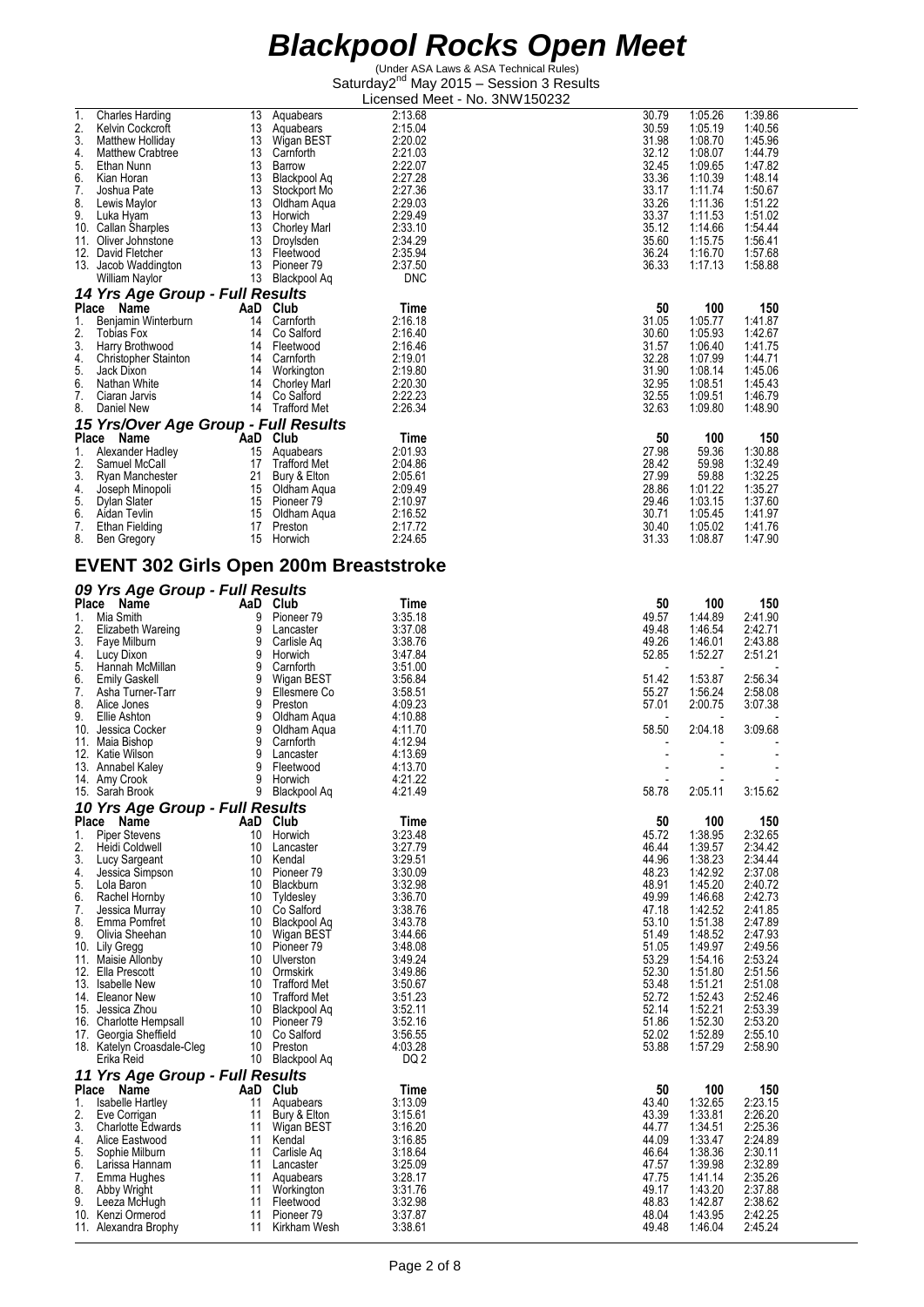|          | 12. Alexandra Putman                       | 11 | Pioneer <sub>79</sub> | 3:43.37            | 48.36          | 1:46.09 | 2:46.20 |
|----------|--------------------------------------------|----|-----------------------|--------------------|----------------|---------|---------|
|          | 13. Emily Wilson                           | 11 | Lancaster             | 3:43.41            | 49.37          | 1:46.68 | 2:45.41 |
|          | 14. Georgia Thomson                        | 11 | Ormskirk              | 3:45.55            | 52.50          | 1:51.15 | 2:50.22 |
|          |                                            |    |                       |                    |                |         |         |
|          | 15. Abbie Burton                           | 11 | Preston               | 3:45.69            | 48.41          | 1:46.55 | 2:48.01 |
|          | 16. Emily Brook                            | 11 | Blackpool Ag          | 3:46.42            | 51.03          | 1:49.47 | 2:49.37 |
|          | 17. Baylie Seery-Kelly                     | 11 | Pioneer 79            | 3:46.87            | 49.57          | 1:48.41 | 2:50.24 |
| 18.      | Isabella Harkins                           | 11 | Blackpool Aq          | 3:49.29            | 49.91          | 1:49.12 | 2:50.77 |
|          | 19. Mia Sandham                            | 11 | Workington            | 3:51.87            | 51.21          | 1:51.24 | 2:53.18 |
|          | 20. Abbie Brennand                         | 11 | <b>Chorley Marl</b>   | 3:52.43            | 54.98          | 1:53.91 | 2:55.60 |
|          | 21. Lucy Mooney                            | 11 | Workington            | 3:54.48            | 53.17          | 1:53.98 | 2:54.45 |
|          | 22. Abigail Singleton                      | 11 | Fleetwood             | 4:07.14            | 56.43          | 1:59.78 | 3:00.52 |
|          | Alice Sands                                | 11 | Carnforth             | DQ 3               |                |         |         |
|          |                                            |    |                       |                    |                |         |         |
|          | 12 Yrs Age Group - Full Results            |    |                       |                    |                |         |         |
|          | Place Name                                 |    | AaD Club              | Time               | 50             | 100     | 150     |
| 1.       | <b>Emily McNeill</b>                       | 12 | Blackpool Ag          | 3:00.97            | 41.02          | 1:27.52 | 2:14.93 |
| 2.       | Izabel Forrest                             | 12 | Pioneer 79            | 3:01.37            | 42.17          | 1:28.68 | 2:15.64 |
|          |                                            |    |                       | 3:01.52            |                |         |         |
| 3.       | <b>Charlotte Meakin</b>                    | 12 | Wigan BEST            |                    | 40.54          | 1:26.98 | 2:14.39 |
| 4.       | Megan Jones                                | 12 | Kendal                | 3:05.35            | 41.86          | 1:29.39 | 2:18.30 |
| 5.       | Emma Blair                                 |    | 12 Aquabears          | 3:06.61            | 42.06          | 1:29.32 | 2:17.86 |
| 6.       | Kiera Richmond                             | 12 | Carnforth             | 3:11.75            | 42.57          | 1:30.98 | 2:21.61 |
| 7.       | Jessica Duffy                              | 12 | Blackpool Aq          | 3:13.21            | 44.05          | 1:34.12 | 2:24.28 |
| 8.       | Niamh Speakman                             | 12 | Wigan BEST            | 3:13.61            | 43.86          | 1:33.86 | 2:24.60 |
| 9.       | Samantha Hobson                            | 12 | Blackburn             | 3:16.05            | 43.91          | 1:34.06 | 2:25.34 |
|          | 10. Jessica Critchley                      | 12 | Garstang              | 3:18.23            | 45.70          | 1:37.36 | 2:28.76 |
|          | 11. Taija Smith                            | 12 | Fleetwood             | 3:18.76            | 45.92          | 1:36.80 | 2:28.61 |
|          |                                            |    |                       |                    |                |         |         |
|          | 12. Alisha Hogan                           |    | 12 Horwich            | 3:19.29            | 45.02          | 1:35.86 | 2:28.55 |
|          | 13. Hannah Eaton                           |    | 12 Lancaster          | 3:21.40            | 44.76          | 1:36.52 | 2:28.87 |
|          | 14. Emma Dickson                           |    | 12 Aquabears          | 3:23.00            | 47.19          | 1:39.38 | 2:30.72 |
|          | 15. Rebecca Booth                          | 12 | Wigan BEST            | 3:23.92            | 45.86          | 1:38.41 | 2:31.00 |
|          | 16. Daisy Moorhouse                        |    | 12 Aquabears          | 3:26.49            | 49.53          | 1:42.31 | 2:35.29 |
|          | 17. Mia Nobbs                              |    | 12 Pioneer 79         | 3:29.76            | 47.54          | 1:41.96 | 2:36.73 |
|          | 18. Eleshia-Paige Wolstenc                 |    | 12 Co Salford         | 3:30.32            | 49.08          | 1:42.62 | 2:36.53 |
| 19.      | Nadia Edwards                              |    | 12 Aquabears          | 3:40.53            | 49.00          | 1:45.77 | 2:42.86 |
|          |                                            |    |                       |                    |                |         |         |
|          | 20. Hermione Worrall                       |    | 12 Aguabears          | 3:44.74            | 50.93          | 1:47.59 | 2:45.70 |
|          | <b>Isobel Pauline</b>                      |    | 12 Aquabears          | DQ 3               |                |         |         |
|          | Hollie Hodkinson                           |    | 12 Aquabears          | DQ 3               |                |         |         |
|          | 13 Yrs Age Group - Full Results            |    |                       |                    |                |         |         |
|          | Place Name                                 |    | AaD Club              | Time               | 50             | 100     | 150     |
|          |                                            |    |                       |                    |                |         |         |
| 1.       | Daisy Jones                                | 13 | Biddulph              | 2:58.62            | 40.89          | 1:26.72 | 2:12.81 |
| 2.       | Ellie Ward                                 | 13 | Pioneer 79            | 2:59.19            | 40.79          | 1:27.24 | 2:14.00 |
| 3.       | Ellie Pomfret                              | 13 | Blackpool Aq          | 3:02.07            | 40.65          | 1:26.42 | 2:14.13 |
| 4.       | Katie Richardson                           | 13 | Oldham Aqua           | 3:02.97            | 41.11          | 1:27.49 | 2:15.36 |
| 5.       | Ruby Jones                                 | 13 | Oldham Aqua           | 3:07.04            | 43.19          | 1:31.54 | 2:20.31 |
| 6.       | Sydney Atkinson                            | 13 | Barrow                | 3:09.88            | 43.01          | 1:31.58 | 2:21.43 |
| 7.       | Charlotte Bacon                            | 13 | Oldham Aqua           | 3:14.50            | 43.35          | 1:32.59 | 2:23.83 |
| 8.       |                                            | 13 | Kendal                | 3:16.56            | 44.48          | 1:35.37 | 2:26.24 |
|          | Alexandra Agliolo                          |    |                       |                    |                |         |         |
| 9.       | Ella Bleasdale                             | 13 | Co Salford            | 3:17.21            | 44.61          | 1:35.07 | 2:26.80 |
|          | 10. Eleanor Rea                            | 13 | Ormskirk              | 3:18.25            | 45.12          | 1:35.60 | 2:28.06 |
|          | 11. Lydia Denby                            | 13 | Carnforth             | 3:18.35            | 45.70          | 1:36.12 | 2:28.05 |
|          | 12. Gemma Croft                            | 13 | Oldham Aqua           | 3:18.53            | 45.54          | 1:36.96 | 2:28.41 |
|          | 13. Emily Sharpe                           | 13 | Pioneer 79            | 3:23.65            | 46.41          | 1:38.50 | 2:31.15 |
|          | 14. Charlotte Peacock                      | 13 | Lancaster             | 3:27.73            | 45.93          | 1:38.72 | 2:33.74 |
|          | 15. Erin Leaver                            | 13 | Pioneer 79            | 3:29.35            | 47.42          | 1:40.78 | 2:35.86 |
|          |                                            |    |                       |                    |                |         |         |
|          | 16. Kara Pedley                            |    | 13 Pioneer 79         | 3:33.05            | 47.27          | 1:41.57 | 2:37.92 |
|          |                                            |    |                       |                    |                |         |         |
|          |                                            |    |                       |                    |                |         |         |
|          | 14 Yrs Age Group - Full Results            |    |                       |                    |                |         |         |
|          | Place Name                                 |    | AaD Club              | Time               | 50             | 100     | 150     |
|          | 1. Amy Shaw                                |    | 14 Lancaster          | 3:17.72            | 43.13          | 1:32.87 | 2:24.70 |
|          | 2. Holly Jones                             |    | 14 Biddulph           | 3:21.07            | 45.29          | 1:36.74 | 2:29.20 |
|          | 15 Yrs/Over Age Group - Full Results       |    |                       |                    |                |         |         |
|          | Place Name                                 |    |                       |                    |                |         |         |
|          |                                            |    | AaD Club              | Time               | 50             | 100     | 150     |
| 1.       | Chloe Whatmough                            |    | 15 Aquabears          | 2:55.83            | 39.17          | 1:23.74 | 2:09.32 |
| 2.       | Annabelle McBratney                        |    | 16 Barrow             | 2:57.61            | 40.71          | 1:26.77 | 2:13.08 |
| 3.       | Amelia Sykes                               |    | 15 Lancaster          | 2:58.30            | 39.82          | 1:25.62 | 2:12.62 |
|          | 4. Eleanor Moss                            |    | 15 Garstang           | 3:01.28            | 39.91          | 1:26.12 | 2:13.69 |
|          | 5. Jasmine Simpson                         |    | 15 Oldham Agua        | 3:02.98            | 40.40          | 1:25.73 | 2:13.62 |
|          |                                            |    |                       |                    |                |         |         |
|          |                                            |    |                       |                    |                |         |         |
|          | <b>EVENT 303 Boys Open 100m Backstroke</b> |    |                       |                    |                |         |         |
|          |                                            |    |                       |                    |                |         |         |
|          | 09 Yrs Age Group - Full Results            |    |                       |                    |                |         |         |
|          | Place Name                                 |    | AaD Club              | Time               | 50             |         |         |
| 1.       | McKennzie Ronson Horro                     |    | 9 Carnforth           | 1:30.79            | 43.28          |         |         |
| 2.       | <b>Bradley McWilliams</b>                  |    | 9 Fleetwood           | 1:32.11            | 45.18          |         |         |
| 3.       | <b>Bailey Crowley</b>                      |    | 9 Fleetwood           | 1:32.31            | 43.80          |         |         |
| 4.       | William Havers-Strong                      |    | 9 Pioneer 79          | 1:33.09            | 46.08          |         |         |
|          | Aidan Duffin                               |    |                       |                    | 46.32          |         |         |
| 5.       |                                            |    | 9 Lancaster           | 1:35.02            |                |         |         |
|          | Douglas McKinnon                           |    | 9 Co Salford          | 1:43.97            | 51.35          |         |         |
| 6.<br>7. | Seth Edwards                               |    | 9 Aquabears           | 1:46.05            | 51.81          |         |         |
| 8.       | Christopher Bamber                         |    | 9 Kirkham Wesh        | 1:48.09            | 52.59          |         |         |
|          | Owain Heathcote-Jones                      |    | 9 Preston             | <b>DNC</b>         |                |         |         |
|          | Oliver Covill                              |    | 9 Preston             | <b>DNC</b>         |                |         |         |
|          |                                            |    |                       |                    |                |         |         |
|          | 10 Yrs Age Group - Full Results            |    |                       |                    |                |         |         |
|          | Place Name                                 |    | AaD Club              | Time               | 50             |         |         |
| 1.       | Daniel Gregory                             |    | 10 Horwich            | 1:27.43            | 42.41          |         |         |
| 2.       | Adam Dickson                               |    | 10 Aquabears          | 1:29.48            | 44.54          |         |         |
| 3.       | Ace Bower                                  |    | 10 Carnforth          | 1:30.86            | 44.46          |         |         |
| 4.       | Jake Cooper                                |    | 10 Pioneer 79         | 1:31.70            | 45.39          |         |         |
| 5.       | Hayden Mills                               |    | 10 Carnforth          | 1:32.13<br>1:32.48 | 44.99<br>45.10 |         |         |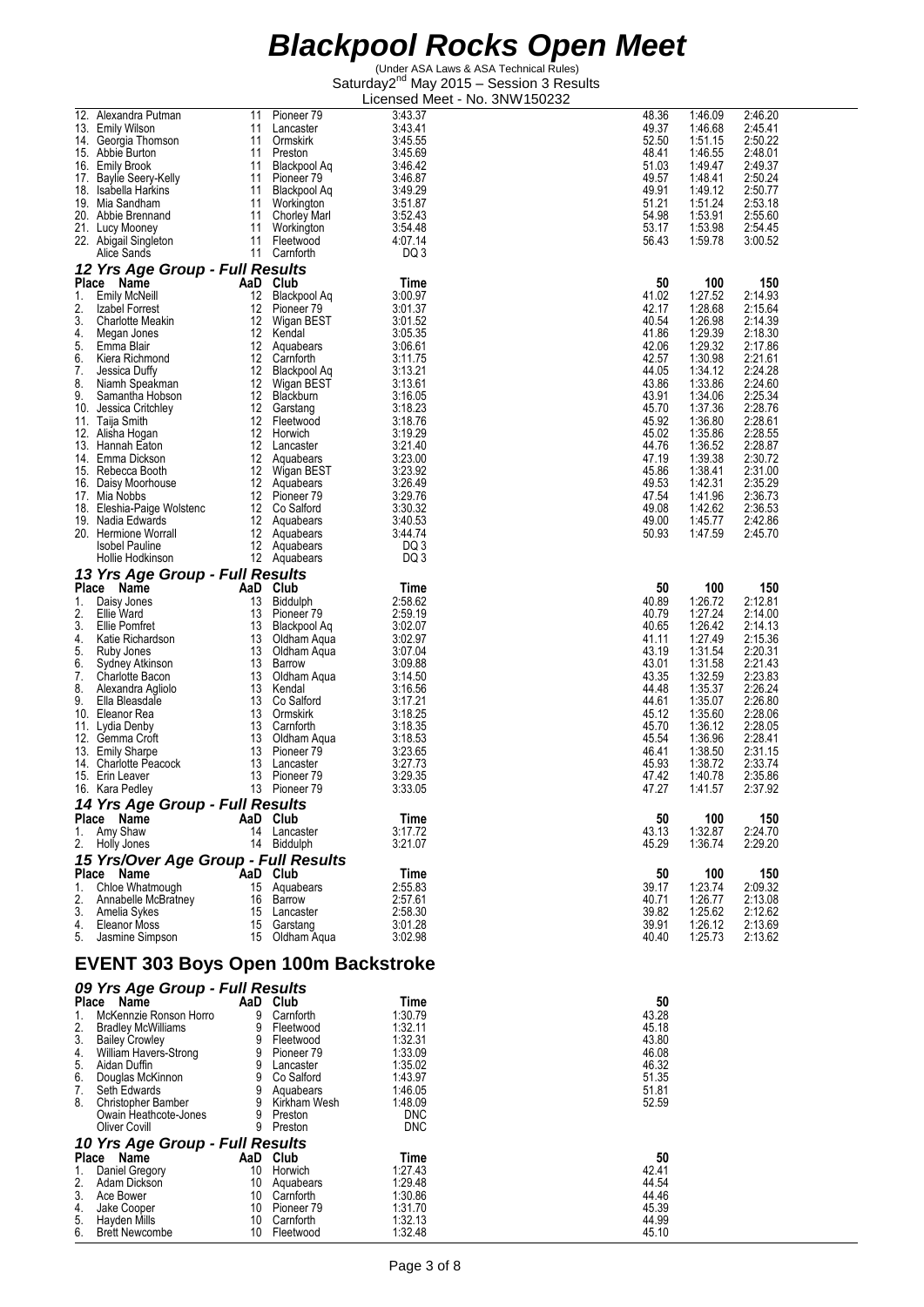(Under ASA Laws & ASA Technical Rules) Saturday2<sup>nd</sup> May 2015 - Session 3 Results Licensed Meet - No. 3NW150232

| 7. | Samuel Burton                              | 10 | Preston                    | 1:33.57    | 44.77 |         |         |
|----|--------------------------------------------|----|----------------------------|------------|-------|---------|---------|
| 8. | Lucas Gornall                              | 10 | Preston                    | 1:34.61    | 46.38 |         |         |
| 9. | Jacob Scott                                | 10 | Wigan                      | 1:35.01    | 46.35 |         |         |
|    | 10. Luke Batty S9                          |    | 10 Horwich                 | 1:35.40    | 45.86 |         |         |
|    | 11. Samuel Fenton                          |    | 10 Pioneer 79              | 1:36.68    | 45.64 |         |         |
|    | 12. Connor Hartley                         |    | 10 Aquabears               | 1.37.11    | 45.35 |         |         |
|    | 13. Luke Rawcliffe                         |    | 10 Blackpool Aq            | 1:37.90    | 47.10 |         |         |
|    | 14. Declan McLoughlin                      |    | 10 Blackpool Aq            | 1:42.78    | 48.30 |         |         |
|    | Oliver McGee                               |    | 10 Preston                 | <b>DNC</b> |       |         |         |
|    | Rhys Ashton                                |    | 10 Carnforth               | <b>DNF</b> |       |         |         |
|    | 11 Yrs Age Group - Full Results            |    |                            |            |       |         |         |
|    | Place Name                                 |    | AaD Club                   | Time       | 50    |         |         |
| 1. | <b>Matthew Bordiuk</b>                     | 11 | Oldham Aqua                | 1:16.96    | 35.59 |         |         |
| 2. | Samuel Ellis                               | 11 | Ormskirk                   | 1:17.67    | 38.29 |         |         |
| 3. | Benjamin Havers-Strong                     | 11 | Pioneer 79                 | 1:17.75    | 38.46 |         |         |
| 4. | <b>Matthew Gregory</b>                     | 11 | Wigan BEST                 | 1:18.53    | 38.19 |         |         |
| 5. | Luke Pratt                                 | 11 | Barrow                     | 1:18.75    | 38.54 |         |         |
| 6. | Matthew Minnican                           | 11 | Barrow                     | 1:19.44    | 38.75 |         |         |
| 7. | <b>Cameron Bairstow</b>                    | 11 | Blackpool Aq               | 1:21.68    | 39.42 |         |         |
| 8. | Liam Donohoe                               |    | 11 Horwich                 | 1:23.85    | 41.60 |         |         |
| 9. | William Blair                              |    | 11 Aquabears               | 1:24.66    | 41.38 |         |         |
|    | 10. Oliver Unsworth                        | 11 | Co Salford                 | 1:26.02    | 41.97 |         |         |
|    | 11. Toby Ranson                            |    | 11 Aquabears               | 1:26.89    | 42.54 |         |         |
|    | 12. Ryan Potter                            |    | 11 Blackpool Aq            | 1:28.52    | 42.60 |         |         |
|    | 13. Kian Tevlin                            | 11 | Oldham Aqua                | 1:29.87    | 42.68 |         |         |
|    | 14. Malachy Duffin                         |    | 11 Lancaster               | 1:30.22    | 43.95 |         |         |
|    | 15. Shaun McWilliams                       |    | 11 Fleetwood               | 1:30.43    | 44.95 |         |         |
|    | 16. Jac Smith-Shelley                      | 11 | Colne                      | 1:30.52    | 44.06 |         |         |
|    | 17. Adam Scrutton                          |    | 11 Ormskirk                | 1:30.89    | 43.23 |         |         |
|    | 18. Jacob Hession                          | 11 | Blackpool Aq               | 1:32.30    | 44.11 |         |         |
|    | 19. Aiden Ainsworth                        | 11 | Oldham Aqua                | 1:33.48    | 46.13 |         |         |
|    | George Cookson                             |    | 11 Carnforth               | <b>DNC</b> |       |         |         |
|    | 12 Yrs Age Group - Full Results            |    |                            |            |       |         |         |
|    | Place Name                                 |    | AaD Club                   | Time       | 50    |         |         |
| 1. | Alex Thompson                              |    | 12 Barrow                  | 1:15.35    | 37.13 |         |         |
| 2. | Jake Wissett                               |    | 12 Ormskirk                | 1:17.71    | 37.34 |         |         |
| 3. | Jack Sheffield                             |    | 12 Co Salford              | 1:19.14    | 38.39 |         |         |
| 4. | Liam Hardman                               |    | 12 Chorley Marl            | 1:19.48    | 38.39 |         |         |
| 5. | Zak Smith-Shelley                          |    | 12 Colne                   | 1:19.74    | 39.75 |         |         |
| 6. | Lucas Vose                                 |    | 12 Wigan BEST              | 1:20.20    | 39.15 |         |         |
| 7. | Jai Bolton                                 |    | 12 Co <sup>-</sup> Salford | 1:23.10    | 41.31 |         |         |
| 8. | Harry Shaw                                 |    | 12 Lancaster               | 1:24.08    | 40.26 |         |         |
| 9. | James Maginn                               |    | 12 Ormskirk                | 1:25.83    | 41.13 |         |         |
|    | 10. Daniel Smith                           |    | 12 Blackpool Aq            | 1:26.26    | 41.36 |         |         |
|    | 11. Tiger Edwards                          |    | 12 Oldham Aqua             | 1:26.81    | 41.13 |         |         |
|    | 12. Jack Holmes                            |    | 12 Garstang                | 1:32.97    | 45.11 |         |         |
|    | Solomon Johl                               |    | 12 Penrith                 | <b>DNC</b> |       |         |         |
|    | 13 Yrs Age Group - Full Results            |    |                            |            |       |         |         |
|    | Place Name                                 |    | AaD Club                   | Time       | 50    |         |         |
| 1. | Ethan Nunn                                 | 13 | Barrow                     | 1:13.66    | 35.80 |         |         |
| 2. | Kelvin Cockcroft                           | 13 | Aquabears                  | 1:14.56    | 36.34 |         |         |
| 3. | Joshua Pate                                | 13 | Stockport Mo               | 1:14.61    | 36.93 |         |         |
| 4. | <b>Matthew Crabtree</b>                    | 13 | Carnforth                  | 1:15.02    | 37.45 |         |         |
| 5. | Luka Hyam                                  | 13 | Horwich                    | 1:15.76    | 36.86 |         |         |
| 6. | Oliver Johnstone                           |    | 13 Droylsden               | 1:19.14    | 39.07 |         |         |
| 7. | <b>William Naylor</b>                      |    | 13 Blackpool Aq            | 1:19.92    | 38.77 |         |         |
| 8. | Samuel Butterworth                         |    | 13 Pioneer 79              | 1:21.55    | 39.16 |         |         |
|    | 14 Yrs Age Group - Full Results            |    |                            |            |       |         |         |
|    | Place Name                                 |    | AaD Club                   | Time       | 50    |         |         |
| 1. | <b>Tobias Fox</b>                          |    | 14 Co Salford              | 1:11.47    | 34.61 |         |         |
| 2. | <b>Christopher Stainton</b>                |    | 14 Carnforth               | 1:11.89    | 34.95 |         |         |
| 3. | Benjamin Winterburn                        |    | 14 Carnforth               | 1:12.10    | 35.26 |         |         |
| 4. | Ciaran Jarvis                              |    | 14 Co Salford              | 1:12.87    | 35.96 |         |         |
| 5. | Jack Dixon                                 |    | 14 Workington              | 1:14.34    | 36.03 |         |         |
|    | 6. Ethan Scrutton                          |    | 14 Ormskirk                | 1.14.47    | 36.40 |         |         |
|    | 15 Yrs/Over Age Group - Full Results       |    |                            |            |       |         |         |
|    | Place Name                                 |    | AaD Club                   | Time       | 50    |         |         |
| 1. | Ryan Manchester                            | 21 | Bury & Elton               | 1:03.96    | 30.13 |         |         |
| 2. | Alexander Hadley                           |    | 15 Aguabears               | 1:04.11    | 31.07 |         |         |
| 3. | Aidan Tevlin                               |    | 15 Oldham Aqua             | 1:09.47    | 32.74 |         |         |
| 4. | Patrick Hill                               | 16 | Preston                    | 1:12.59    | 35.03 |         |         |
| 5. | Dylan Slater                               |    | 15 Pioneer 79              | 1:13.84    | 35.93 |         |         |
|    |                                            |    |                            |            |       |         |         |
|    |                                            |    |                            |            |       |         |         |
|    | <b>EVENT 304 Girls Open 200m Butterfly</b> |    |                            |            |       |         |         |
|    | 09 Yrs Age Group - Full Results            |    |                            |            |       |         |         |
|    | Place Name                                 |    | AaD Club                   | Time       | 50    | 100     | 150     |
| 1. | Charlotte Robinson                         |    | 9 Blackpool Aq             | 4:03.32    | 54.11 | 1:58.65 | 3:01.62 |
|    |                                            |    |                            |            |       |         |         |
|    | 10 Yrs Age Group - Full Results            |    |                            |            |       |         |         |
|    | Place Name                                 |    | AaD Club                   | Time       | 50    | 100     | 150     |
|    | Grace Buschini                             |    | 10 Fleetwood               | 3:44.33    | 47.63 | 1:46.29 | 2:46.15 |
|    | 11 Yrs Age Group - Full Results            |    |                            |            |       |         |         |
|    | Place Name                                 |    | AaD Club                   | Time       | 50    | 100     | 150     |
| 1. | Jennifer Green                             | 11 | Wigan BEST                 | 2:41.68    | 35.99 | 1:17.49 | 2:00.57 |
| 2. | Mia Greenough                              |    | 11 Wigan BEST              | 2:51.92    | 36.23 | 1:19.57 | 2:04.61 |
|    | 3. Natasha Tye                             |    | 11 Co Salford              | 3:02.25    | 39.44 | 1:26.57 | 2:15.42 |

Ella Price 11 Oldham Aqua DNC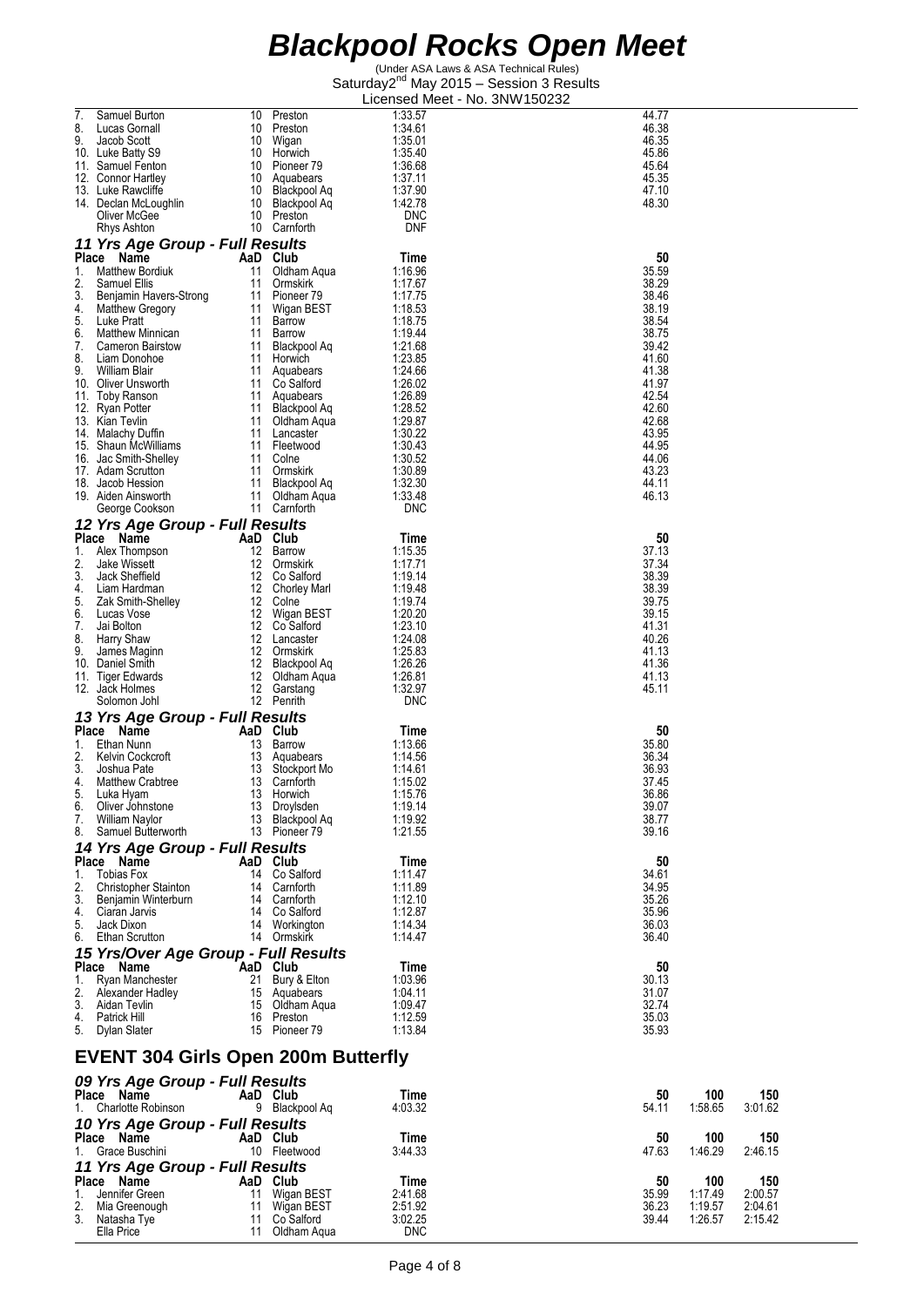(Under ASA Laws & ASA Technical Rules) Saturday2<sup>nd</sup> May 2015 - Session 3 Results Licensed Meet - No. 3NW150232

| 12 Yrs Age Group - Full Results         |     |              |         |       |         |         |
|-----------------------------------------|-----|--------------|---------|-------|---------|---------|
| <b>Place</b><br>Name                    | AaD | Club         | Time    | 50    | 100     | 150     |
| Samantha Ashe<br>1.                     | 12  | Blackpool Ag | 2:44.08 | 35.15 | 1:17.37 | 2:00.48 |
| 2. Lucy Stephenson                      | 12  | Copeland     | 3:07.36 | 38.34 | 1:27.06 | 2:16.28 |
| 13 Yrs Age Group - Full Results         |     |              |         |       |         |         |
| <b>Place</b><br>Name                    | AaD | Club         | Time    | 50    | 100     | 150     |
| Amelia MacLaren<br>1.                   | 13  | Co Salford   | 2:35.88 | 34.02 | 1:13.64 | 1:54.93 |
| $\frac{2}{3}$ .<br>Ella Bergin-Williams | 13  | Oldham Agua  | 2:38.76 | 34.46 | 1:14.69 | 1:56.95 |
| Hannah Sheehan                          | 13  | Wigan BEST   | 2:43.32 | 34.54 | 1:16.16 | 2:00.24 |
| 4.<br>Sydnie Bairstow                   | 13  | Blackpool Ag | 2:45.81 | 35.90 | 1:18.57 | 2:02.40 |
| 5. Ellie Pomfret                        | 13  | Blackpool Ag | 2:49.48 | 35.62 | 1:16.99 | 2:03.46 |
| 14 Yrs Age Group - Full Results         |     |              |         |       |         |         |
| Place<br>Name                           | AaD | Club         | Time    | 50    | 100     | 150     |
| Arina Klujeva<br>1.                     | 14  | Co Salford   | 2:42.76 | 35.92 | 1:16.36 | 1:58.80 |
| 2.<br>Shona McGreevy                    | 14  | Fleetwood    | 2:46.44 | 33.78 | 1:14.88 | 2:01.09 |
| 15 Yrs/Over Age Group - Full Results    |     |              |         |       |         |         |
| <b>Place</b><br>Name                    | AaD | Club         | Time    | 50    | 100     | 150     |
| Chloe Jackson<br>1.                     | 15  | Ulverston    | 2:56.73 | 37.08 | 1:20.50 | 2:06.81 |

#### **EVENT 305 Boys Open 50m Butterfly**

|  |  | 09 Yrs Age Group - Full Results |
|--|--|---------------------------------|
|  |  |                                 |

|     | . סי<br><u>.</u><br>Place Name                                          | AaD Club            |                        | Time               |
|-----|-------------------------------------------------------------------------|---------------------|------------------------|--------------------|
| 1.  | <b>Bailey Crowley</b>                                                   | 9                   | Fleetwood              | 43.53              |
| 2.  | William Havers-Strong                                                   | 9                   | Pioneer 79             | 46.11              |
|     | 3. McKennzie Ronson Horro                                               | 9                   | Carnforth              | 46.71              |
|     | 4. Jack Collett<br>5. Aidan Duffin                                      | 9                   | Carnforth              | 47.13              |
|     |                                                                         | 9                   | Lancaster              | 49.27              |
| 7.  | 6. Haris Ali<br>Douglas McKinnon                                        | 9<br>$\overline{9}$ | Preston                | 49.71<br>53.57     |
|     | Owain Heathcote-Jones                                                   | 9                   | Co Salford<br>Preston  | <b>DNC</b>         |
|     | Oliver Covill                                                           | 9                   | Preston                | <b>DNC</b>         |
|     | <b>Bradley Slater</b>                                                   | 9                   | Pioneer 79             | DQ 5               |
|     | 10 Yrs Age Group - Full Results                                         |                     |                        |                    |
|     | Place Name                                                              | AaD Club            |                        | Time               |
| 1.  | Harry Robinson                                                          | 10                  | Pioneer <sub>79</sub>  | 35.60              |
| 2.  | Sam Gallagher                                                           | 10                  | Barrow                 | 38.11              |
|     | Spencer Cragg                                                           | 10                  | Blackburn              | 38.25              |
|     | 3. Spencer Cragg<br>4. Tuncay Ozturk<br>5. Hayden Mills<br>6. Ace Bower | 10                  | Fleetwood              | 42.22              |
|     |                                                                         | 10<br>10            | Carnforth<br>Carnforth | 42.30<br>44.66     |
|     | 7. Alex Tallon                                                          | 10                  | Kendal                 | 44.94              |
|     | 8. Lucas Gornall                                                        | 10                  | Preston                | 45.45              |
|     | 9. Jake Cooper                                                          | 10                  | Pioneer 79             | 46.36              |
|     | 10. Samuel Burton                                                       |                     | 10 Preston             | 46.56              |
|     | 11. Luke Batty S9                                                       | 10                  | Horwich                | 46.89              |
|     | 12. Rees Horan                                                          |                     | 10 Blackpool Aq        | 46.92              |
|     | 13. Luke Jones                                                          |                     | 10 Fleetwood           | 47.80              |
|     | 14. Connor Hartley                                                      | 10                  | Aquabears              | 47.95              |
|     | 15. Samuel Fenton<br>16. Daniel Fuggle                                  | 10<br>10            | Pioneer 79<br>Colne    | 48.34<br>49.46     |
|     | 17. Luke Rawcliffe                                                      | 10                  | Blackpool Aq           | 50.77              |
|     | Oliver McGee                                                            | 10 <sup>°</sup>     | Preston                | DNC                |
|     | Declan McLoughlin                                                       |                     | 10 Blackpool Aq        | DQ 5               |
|     | 11 Yrs Age Group - Full Results                                         |                     |                        |                    |
|     | Place<br>Name                                                           | AaD Club            |                        | Time               |
|     | 1. Harry Curtis                                                         | 11                  | Copeland               | 34.18              |
| 2.  | Benjamin Havers-Strong                                                  | 11                  | Pioneer 79             | 34.50              |
|     | 3. Matthew Gregory<br>4. Samuel Ellis                                   | 11<br>11            | Wigan BEST             | 35.02              |
|     |                                                                         | 11                  | Ormskirk<br>Carnforth  | 36.04<br>36.33     |
|     | 5. Charles Moore<br>6. Matthew Minnican                                 | 11                  | Barrow                 | 38.30              |
|     | 7. Daniel Leach                                                         | 11                  | Lancaster              | 38.59              |
|     | 8. Cameron Bairstow                                                     | 11                  | Blackpool Aq           | 38.67              |
|     | 9. Aleksander Tokarski                                                  | 11                  | Carnforth              | 39.22              |
|     | 10. Shaun McWilliams                                                    | 11                  | Fleetwood              | 39.25              |
|     | 11. Joseph Arcangelo<br>12. Oliver Unsworth                             | 11                  | <b>Chorley Marl</b>    | 39.95              |
|     | 13. William Blair                                                       | 11                  | Co Salford             | 40.00              |
|     | 14. Toby Ranson                                                         | 11<br>11            | Aquabears<br>Aquabears | 40.09<br>40.55     |
|     | 15. Louie Drummond                                                      | 11                  | Carnforth              | 40.86              |
|     | 16. Adam Scrutton                                                       | 11                  | Ormskirk               | 40.99              |
|     | 17. Aiden Ainsworth                                                     | 11                  | Oldham Aqua            | 41.24              |
|     | 18. Sam Arthur                                                          | 11                  | Co Salford             | 41.92              |
|     | 19. Samuel Howarth                                                      | 11                  | Aquabears              | 42.16              |
|     | 20. Fraser McNab                                                        | 11                  | Aquabears              | 42.18              |
|     | 21. Ryan Potter                                                         | 11                  | Blackpool Aq           | 42.69              |
| 23. | 22. Luke Pratt                                                          | 11<br>11            | Barrow<br>Carnforth    | 43.62<br>44.51     |
|     | Timothy Woodman<br>24. Malachy Duffin                                   | 11                  | Lancaster              | 44.91              |
| 25. | Jacob Hession                                                           | 11                  | Blackpool Aq           | 47.75              |
|     | 26. Declan Zeqiri                                                       | 11                  | Blackpool Aq           | 50.09              |
|     |                                                                         |                     |                        | <b>DNC</b>         |
|     | <b>Toby Green</b>                                                       | 11                  | Colne                  |                    |
|     | Kian Tevlin                                                             | 11                  | Oldham Aqua            | <b>DNC</b>         |
|     | George Cookson<br>Maximus Knowles                                       | 11<br>11            | Carnforth<br>Aquabears | <b>DNC</b><br>DQ 5 |

*12 Yrs Age Group - Full Results*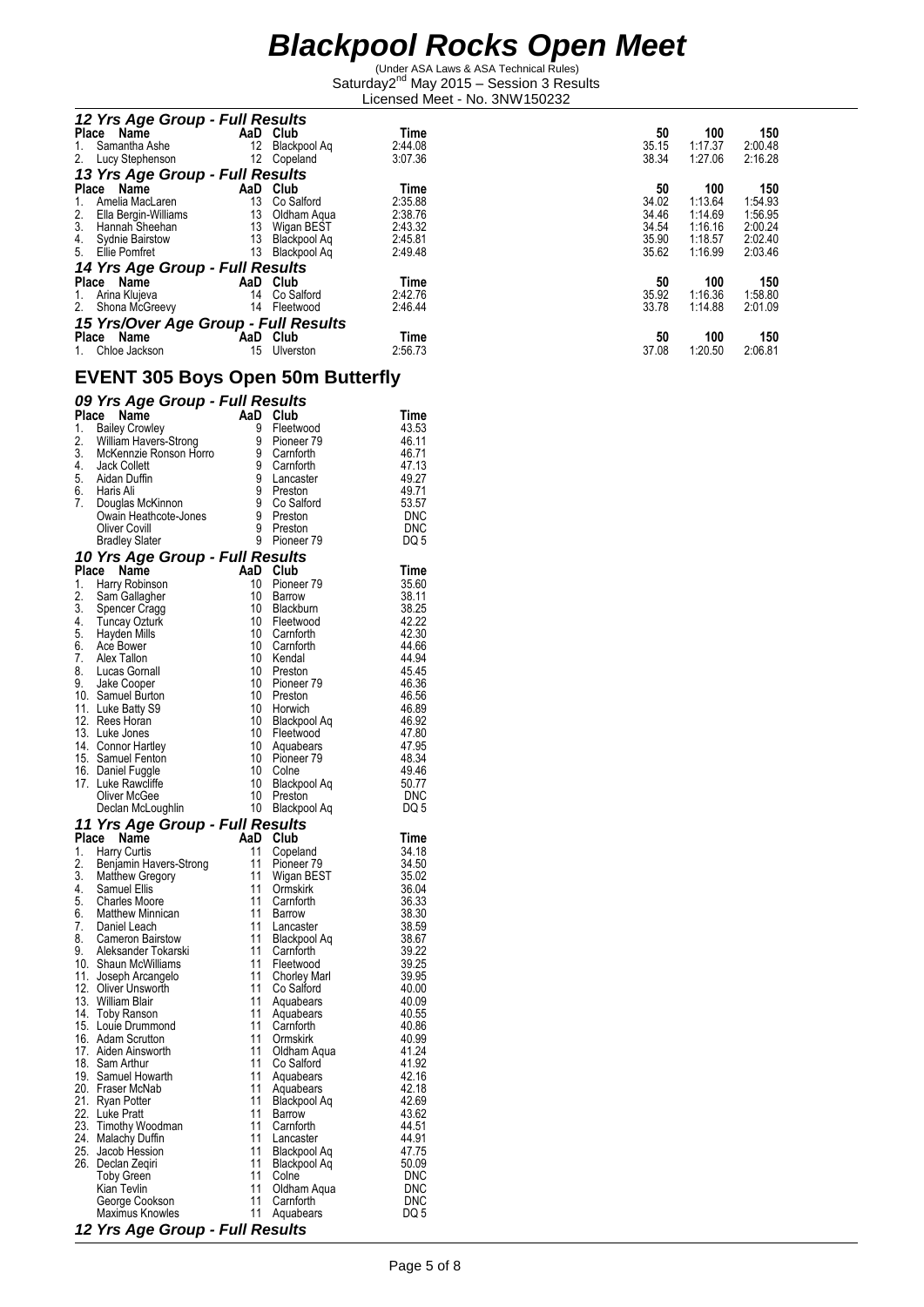(Under ASA Laws & ASA Technical Rules) Saturday2<sup>nd</sup> May 2015 - Session 3 Results Licensed Meet - No. 3NW150232

|    | Place Name                                                                                                                                       | AaD                     | Club                     | Time           |
|----|--------------------------------------------------------------------------------------------------------------------------------------------------|-------------------------|--------------------------|----------------|
| 1. | Adam Newell                                                                                                                                      | 12                      | Co Salford               | 33.72          |
| 2. | Alex Thompson                                                                                                                                    | 12                      | Barrow                   | 34.49          |
|    | 3. Zak Smith-Shelley                                                                                                                             | 12                      | Colne                    | 35.92          |
|    | 4. James Maginn<br>5. Jake Wissett                                                                                                               | 12                      | Ormskirk                 | 36.17          |
|    |                                                                                                                                                  | 12                      | Ormskirk                 | 36.31          |
|    | 6. Liam Hardman                                                                                                                                  | 12                      | <b>Chorley Marl</b>      | 36.78          |
| 7. | Connor Salisbury                                                                                                                                 | 12                      | Carnforth                | 37.10          |
| 8. | Jack Holmes                                                                                                                                      | 12                      | Garstang                 | 38.38          |
|    | 9. Jai Bolton                                                                                                                                    | 12                      | Co Salford               | 38.65          |
|    | 10. Lucas Vose                                                                                                                                   | 12                      | Wigan BEST               | 39.26          |
|    | 11. Louis Ponti                                                                                                                                  | 12                      | Blackburn                | 39.37          |
|    | 12. Ryan McGreevy                                                                                                                                | 12                      | Fleetwood                | 40.01          |
|    | 13. Daniel Smith                                                                                                                                 | 12                      | Blackpool Aq             | 40.13          |
|    | 14. Connor Sisson                                                                                                                                | $12 \overline{ }$<br>12 | Carnforth                | 40.26          |
|    | 15. Charlie Monks                                                                                                                                | 12                      | Preston                  | 40.92          |
|    | 16. Evan Titley                                                                                                                                  | 12                      | Lancaster                | 41.22          |
|    |                                                                                                                                                  | 12                      | Oldham Aqua              | 41.54<br>41.80 |
|    | 17. Tiger Edwards<br>18. Euan McCorquodale<br>19. John Powell<br>19. John Powell                                                                 | 12                      | Oldham Aqua<br>Lancaster | 41.94          |
|    |                                                                                                                                                  |                         |                          |                |
|    | 13 Yrs Age Group - Full Results                                                                                                                  |                         |                          |                |
|    | Place Name                                                                                                                                       |                         | AaD Club                 | Time           |
| 1. | Charles Harding                                                                                                                                  | 13                      | Aquabears                | 32.68          |
| 2. | Matthew Holliday                                                                                                                                 | 13                      | Wigan BEST               | 32.89<br>33.42 |
|    | 3. Joshua Pate                                                                                                                                   | 13                      | Stockport Mo             |                |
|    | 4. Ethan Nunn<br>5. Jake Bryant                                                                                                                  | 13<br>13                | Barrow                   | 33.54          |
|    |                                                                                                                                                  | 13                      | Kendal<br>Horwich        | 36.06<br>36.34 |
|    | 6. Luka Hyam<br>7. Jacob Waddington<br>8. William Naylor                                                                                         |                         |                          | 36.59          |
|    |                                                                                                                                                  |                         |                          | 37.24          |
|    |                                                                                                                                                  |                         |                          | 37.56          |
|    |                                                                                                                                                  |                         |                          | 37.96          |
|    |                                                                                                                                                  |                         |                          | 38.89          |
|    |                                                                                                                                                  |                         |                          |                |
|    | 14 Yrs Age Group - Full Results<br>Place Name                                                                                                    |                         | Club                     |                |
|    | 1. Jack Dixon                                                                                                                                    | AaD<br>14               |                          | Time<br>31.90  |
| 2. | Christopher Stainton                                                                                                                             | 14                      | Workington<br>Carnforth  | 31.92          |
|    |                                                                                                                                                  | 14                      | <b>Trafford Met</b>      | 32.73          |
|    |                                                                                                                                                  | 14                      | <b>Chorley Marl</b>      | 33.84          |
|    |                                                                                                                                                  | 14                      | Ormskirk                 | 34.88          |
|    |                                                                                                                                                  | 14                      | Carnforth                | 35.29          |
|    | 2. Christopher Grams.<br>3. Daniel New<br>4. Nathan White<br>5. Ethan Scrutton<br>6. Benjamin Winterburn<br>7. Codor Flatcher<br>Gregor Fletcher | 14                      | Kendal                   | 39.71          |
|    |                                                                                                                                                  |                         |                          |                |
|    | 15 Yrs/Over Age Group - Full Results<br>Place Name                                                                                               | AaD                     | Club                     | Time           |
| 1. | Ryan Manchester                                                                                                                                  | 21                      | Bury & Elton             | 28.39          |
| 2. | Daniel Walsh                                                                                                                                     | 17                      | <b>Trafford Met</b>      | 28.41          |
|    | 3. Samuel McCall                                                                                                                                 | 17                      | <b>Trafford Met</b>      | 28.82          |
|    | 4. Alexander Hadley                                                                                                                              | 15                      | Aquabears                | 29.51          |
|    |                                                                                                                                                  | 15                      | Oldham Aqua              | 30.07          |
|    |                                                                                                                                                  | 17                      | Preston                  | 30.31          |
|    | 5. Aidan Tevlin<br>6. Ethan Fielding<br>7. Patrick Hill                                                                                          | 16                      | Preston                  | 32.01          |
|    | 8. Ben Gregory                                                                                                                                   | 15                      | Horwich                  | 32.39          |
|    |                                                                                                                                                  |                         |                          |                |

#### **EVENT 306 Girls Open 50m Breaststroke**

#### *09 Yrs Age Group - Full Results*

|                  | $1.9190$ and $4.94$             |     |                       |         |
|------------------|---------------------------------|-----|-----------------------|---------|
|                  | Place Name                      | AaD | Club                  | Time    |
| 1.               | Elizabeth Wareing               | 9   | Lancaster             | 45.53   |
| 2.               | Mia Smith                       | 9   | Pioneer <sub>79</sub> | 46.00   |
| $\overline{3}$ . | Faye Milburn                    | 9   | Carlisle Aq           | 46.57   |
| 4.               | Lucy Dixon                      | 9   | Horwich               | 49.20   |
| 5.               | <b>Emily Gaskell</b>            | 9   | Wigan BEST            | 49.64   |
| 6.               | Hannah McMillan                 | 9   | Carnforth             | 51.36   |
| 7.               | Erin McNeil                     | 9   | Garstang              | 52.77   |
| 8.               | Alice Jones                     | 9   | Preston               | 53.08   |
| 9.               | Harriet Meakin                  | ġ.  | Wigan                 | 53.71   |
|                  | 10. Sarah Brook                 | 9   | Blackpool Aq          | 54.15   |
|                  | 11. Asha Turner-Tarr            | 9   | Ellesmere Co          | 54.53   |
|                  | 12. Maia Bishop                 | 9   | Carnforth             | 55.01   |
|                  | 13. Jessica Cocker              | 9   | Oldham Aqua           | 55.12   |
|                  | 14. Amy Crook                   | 9   | Horwich               | 55.21   |
|                  | 15. Katie Wilson                | 9   | Lancaster             | 55.30   |
|                  | 16. Jessie Peel                 | 9   | Preston               | 55.36   |
|                  | 17. Anya White                  | 9   | Carnforth             | 55.37   |
|                  | 18. Kirsty Maher                | 9   | Carnforth             | 55.43   |
|                  | 19. Annabel Kaley               | 9   | Fleetwood             | 56.08   |
|                  | 20. Ellie Ashton                | 9   | Oldham Aqua           | 56.58   |
|                  | 21. Isabella Blackburn-Gud      | 9   | Pioneer <sub>79</sub> | 57.29   |
|                  | 22. Eve Dorrington              | 9   | Aquabears             | 57.46   |
|                  | 23. Emily Harding               | 9   | Aquabears             | 59.48   |
|                  | 24. Arwen Bosworth              | 9   | Aquabears             | 1:00.51 |
|                  | 25. Emily Latham                | 9   | Aquabears             | 1:01.72 |
|                  | 26. Charlotte Robinson          | 9   | Blackpool Aq          | 1:01.93 |
|                  | 27. Ruby Pellow                 | 9   | Ormskirk              | 1:01.97 |
| 28.              | Dylan Dodd                      | 9   | Blackburn             | 1:03.53 |
|                  | Millie Newsham                  | 9   | Blackpool Aq          | DQ 6    |
|                  | 10 Yrs Age Group - Full Results |     |                       |         |
| Place            | Name                            | AaD | Club                  | Time    |
|                  |                                 |     |                       |         |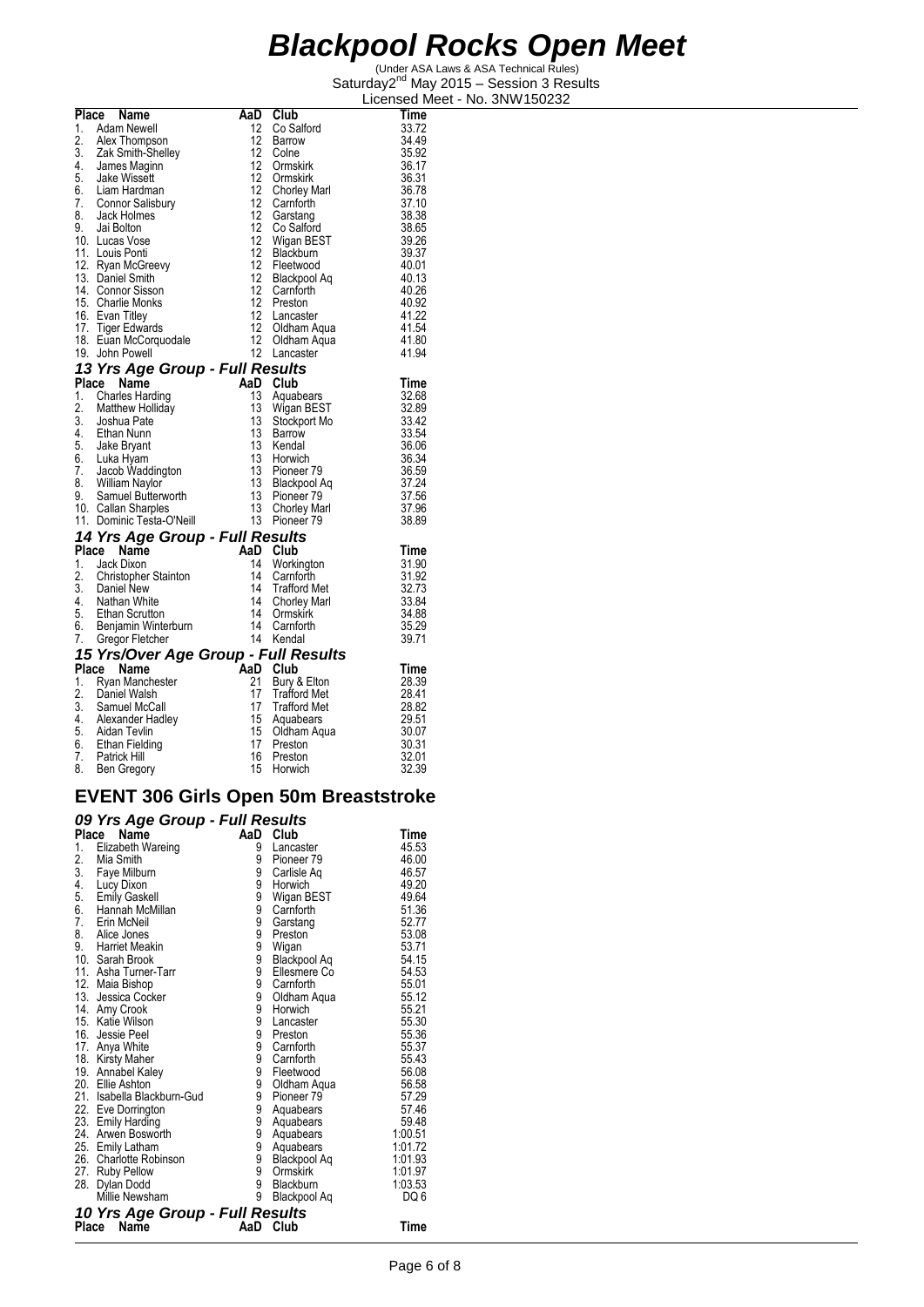| 1.    | Emelie Byrom                                           | 10        | Oldham Aqua                  | 44.52          |
|-------|--------------------------------------------------------|-----------|------------------------------|----------------|
| 2.    | Heidi Coldwell                                         | 10<br>10  | Lancaster                    | 45.05          |
|       | 3. Lucy Sargeant<br>4. Jessica Murray                  | 10        | Kendal<br>Co Salford         | 45.06<br>45.57 |
| 5.    | Jessica Simpson                                        | 10        | Pioneer <sub>79</sub>        | 46.28          |
|       | 6. Lola Baron                                          | 10        | Blackburn                    | 46.43          |
| 7.    | Lauren Bray                                            | 10        | Blackpool Aq                 | 46.97<br>47.40 |
| 8.    | Ella Prescott<br>9. Wiktoria Wodz                      | 10<br>10  | Ormskirk<br>Co Salford       | 47.86          |
|       | 10. Maisie Allonby                                     | 10        | Ulverston                    | 48.16          |
|       | 11. Emma Pomtret                                       | 10        | <b>Blackpool Aq</b>          | 48.36          |
|       | 12. Eleanor New                                        | 10        | <b>Trafford Met</b>          | 48.43          |
|       | 13. Rachel Hornby<br>14. Charlotte Hempsall            | 10<br>10  | Tyldesley<br>Pioneer 79      | 48.47<br>49.18 |
|       | 15. Isabelle New                                       | 10        | <b>Trafford Met</b>          | 49.33          |
|       | 16. Rebecca Thomas Reid                                | 10        | Kirkham Wesh                 | 49.48          |
|       | 17. Lily Gregg                                         | 10        | Pioneer <sub>79</sub>        | 50.31          |
|       | 18. Erika Reid                                         | 10<br>10  | Blackpool Aq<br>Kirkham Wesh | 50.35<br>50.88 |
|       | 19. Phoebe Haughton-Mitche<br>19. Ellie Howley         | 10        | Carnforth                    | 50.88          |
|       | 21. Jessica Zhou                                       | 10        | Blackpool Aq                 | 50.89          |
|       | 22. Olivia Sheehan                                     | 10        | Wigan BEST                   | 51.95          |
|       | 23. Jessica Loxam                                      | 10<br>10  | Lancaster                    | 52.51          |
|       | 24. Lois Vaughan<br>25. Jennifer McGarty               | 10        | Aquabears<br>Aquabears       | 54.59<br>55.07 |
|       | 26. Louise Stritch                                     | 10        | Preston                      | 58.05          |
|       | 27. Amy Peacock                                        | 10        | Lancaster                    | 1:00.92        |
|       | 28. Victoria Hadley                                    | 10        | Aquabears                    | 1:02.82        |
|       | Katelyn Croasdale-Cleg                                 |           | 10 Preston                   | DQ 7           |
|       | 11 Yrs Age Group - Full Results                        |           |                              |                |
|       | Place Name<br>1. Sophie Milburn                        | AaD<br>11 | Club<br>Carlisle Aq          | Time<br>40.38  |
|       |                                                        | 11        | Bury & Elton                 | 41.25          |
|       | 2. Eve Corrigan<br>3. Alice Eastwood<br>4. Alice Sands | 11        | Kendal                       | 42.84          |
|       |                                                        | 11        | Carnforth                    | 43.52          |
|       | 5. Alexandra Putman<br>6. Natalie Charlesworth         | 11        | Pioneer 79                   | 45.68          |
| 7.    | Larissa Hannam                                         | 11<br>11  | Garstang<br>Lancaster        | 45.84<br>45.87 |
| 8.    | Abbie Burton                                           | 11        | Preston                      | 46.24          |
|       | 9. Leeza McHugh                                        | 11        | Fleetwood                    | 46.45          |
|       | 10. Emily Unsworth                                     | 11        | Aquabears                    | 46.47          |
|       | 11. Kenzi Ormerod                                      | 11        | Pioneer 79                   | 46.60          |
|       | 12. Baylie Seery-Kelly<br>13. Abby Wright              | 11<br>11  | Pioneer 79                   | 46.68<br>46.80 |
|       | 14. Emily Ryan                                         | 11        | Workington<br>Garstang       | 46.87          |
|       | 14. Alexandra Brophy                                   | 11        | Kirkham Wesh                 | 46.87          |
|       | 16. Millie Waddington                                  | 11        | Pioneer 79                   | 46.90          |
|       | 17. Mia Williams                                       | 11        | Blackpool Aq                 | 47.30          |
|       | 18. Niamh Shuttleworth<br>19. Georgia Thomson          | 11<br>11  | Copeland<br>Ormskirk         | 47.68<br>47.83 |
|       | 20. Abbie Brennand                                     | 11        | <b>Chorley Marl</b>          | 48.29          |
|       | 21. Isabella Harkins                                   | 11        | Blackpool Aq                 | 48.66          |
|       | 21. Emma Hughes                                        | 11        | Aquabears                    | 48.66          |
|       | 23. Freya Wissett                                      | 11        | Ormskirk                     | 48.95          |
| 25.   | 24. Tenique Taljard<br>Tara Williams                   | 11<br>11  | Oldham Aqua<br>Blackpool Aq  | 49.03<br>49.12 |
|       | 26. Emily Brook                                        | 11        | Blackpool Aq                 | 49.68          |
|       | 27. Emily Wilson                                       | 11        | Lancaster                    | 49.76          |
|       | 28. Lucy Mooney                                        | 11        | Workington                   | 49.80          |
|       | 29. Mia Sandham                                        | 11        | Workington                   | 49.97          |
|       | 30. Rhiannon Pellow<br>31. Alice Robins                | 11<br>11  | Ormskirk<br>Bury & Elton     | 50.04<br>50.88 |
|       | 32. Sarah Ransome                                      | 11        | Aquabears                    | 51.69          |
|       | 33. Emily Oldham                                       | 11        | Aquabears                    | 51.79          |
|       | 34. Emily Nuttall                                      | 11        | Pioneer 79                   | 52.64          |
|       | Ella Price                                             | 11<br>11  | Oldham Aqua                  | DNC            |
|       | Abigail Robinson<br>Abigail Singleton                  | 11        | Blackpool Aq<br>Fleetwood    | DQ 7<br>DQ 7   |
|       | 12 Yrs Age Group - Full Results                        |           |                              |                |
| Place | Name                                                   | AaD       | Club                         | Time           |
| 1.    | Charlotte Meakin                                       | 12        | Wigan BEST                   | 38.77          |
| 2.    | Megan Jones                                            | 12        | Kendal                       | 39.78          |
| 3.    | Jessica Duffy                                          | 12        | Blackpool Aq                 | 40.51          |
|       | 4. Kiera Richmond<br>5. Emma Blair                     | 12<br>12  | Carnforth<br>Aquabears       | 41.15<br>41.19 |
|       | 6. Jessica Critchley                                   | 12        | Garstang                     | 42.69          |
| 7.    | Niamh Speakman                                         | 12        | Wigan BEST                   | 42.70          |
| 8.    | Hannah Eaton                                           | 12        | Lancaster                    | 43.21          |
| 9.    | Samantha Hobson                                        | 12        | Blackburn                    | 43.34          |
|       | 10. Rebecca Hawtin<br>11. Eleanor Fuggle               | 12<br>12  | Garstang<br>Colne            | 43.37<br>43.57 |
|       | 12. Alisha Hogan                                       | 12        | Horwich                      | 43.62          |
|       | 13. Jasmine James                                      | 12        | Leyland Barr                 | 43.80          |
|       | 14. Taija Smith                                        | 12        | Fleetwood                    | 44.23          |
|       | 15. Lucy Stephenson                                    | 12        | Copeland                     | 44.54          |
|       | 16. Imogen Collinson                                   | 12<br>12  | Garstang                     | 44.77          |
|       | 17. Hollie Hodkinson<br>18. Emma Dickson               | 12        | Aquabears<br>Aquabears       | 45.05<br>46.19 |
|       | 19. Rebecca Booth                                      | 12        | Wigan BEST                   | 46.21          |